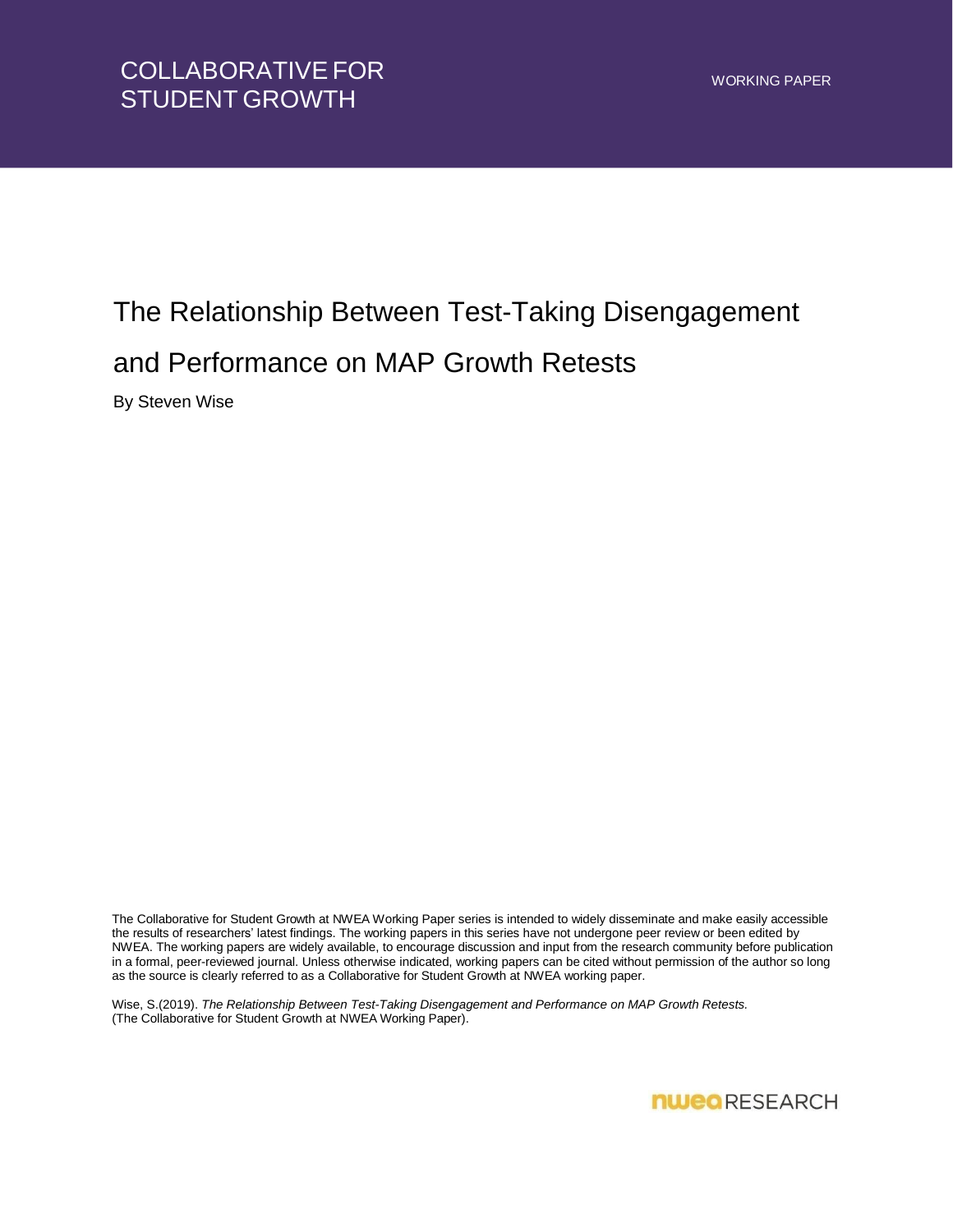#### **The Relationship Between Test-Taking Disengagement and Performance on MAP Growth Retests**

## Steven Wise, Senior Research Fellow April 2019

### **Abstract**

*Educators sometimes ask: do students rapidly guess because they don't know the answer to a question, or do rapid guesses reflect a lack of engagement with the test? Would a student's scores improve if that student engaged more with the assessment and rapidly guessed on fewer items? Examining* MAP® Growth™ *test scores and levels of student test engagement for over 100,000 tests for which students retested within one day, the results showed that students' test taking engagement often differed between the initial test and the retest. Students who rapid-guessed less on retest tended to see score gains, sometimes greater than 10 RIT points, with the largest gains seen for students who initially showed the highest levels of rapid guessing. Students who rapid-guessed more on retest, in contrast, generally showed score declines. The findings provide evidence that that rapid guesses reflect a lack of engagement rather than a lack of knowledge, and support NWEA's recommendation that educators should retest disengaged students. The findings also underscore the importance of increasing the student's motivation before retesting to improve engagement and suggest that educators should be cautious if they do not retest students who show high levels of rapid guessing, since these scores pose a threat to the validity of the test score interpretations.* 

There has been a growing interest in educational measurement regarding the identification of

test-taker disengagement and its effects on the validity of test score interpretations. Researchers at

NWEA® have played a leadership role in this by conducting and publishing high-quality research to

measure rapid-guessing behavior, understand its impact, and develop methods to reduce its occurrence.

Moreover, as an organization NWEA has shown a groundbreaking commitment to addressing this

problem by providing information on rapid guessing with MAP® Growth™ score reports, modifying its

item selection algorithm to ignore rapid guesses, and by implementing an innovative proctor notification

feature to curtail student rapid guessing.

These research-driven activities are all based on a basic assumption that a rapid guess to a MAP Growth item reflects a student's choice to not engage with it (i.e., to not try to solve the item's challenge). This assumption leaves open the question of whether or not the student would have been able to correctly answer the item had they been engaged. In contrast, an alternative explanation sometimes expressed is that students rapid-guess when they encounter items for which they do not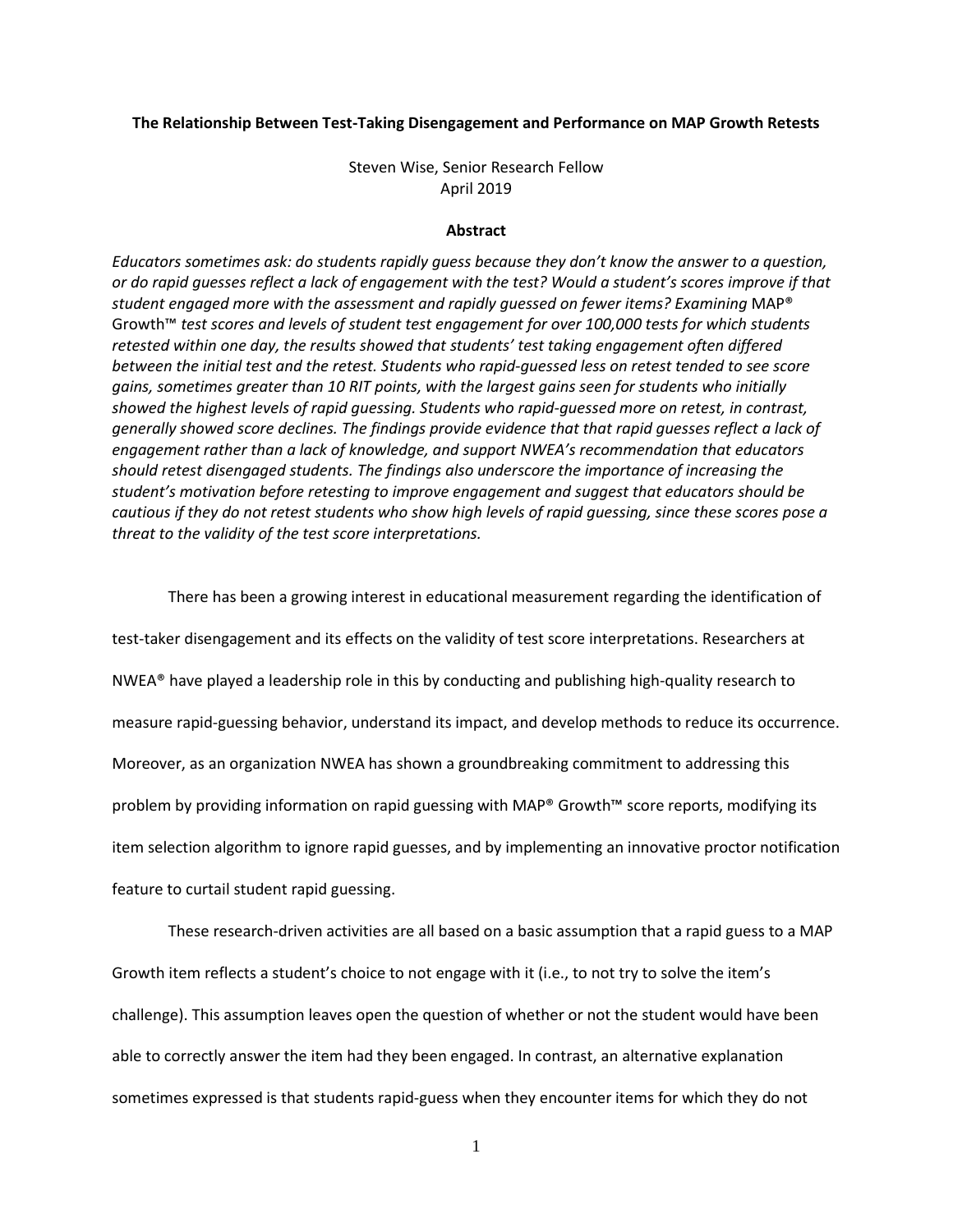know the answer, and rapidly enter an answer to move on to the next item. That is, students rapidguess because they don't know how to solve an item's challenge. These two explanations have very different implications. The first implies that the correctness of the student's response is uninformative about their achievement level while the second implies that the response correctness is informative.

Because MAP Growth is an adaptive test, we expect that the items a particular student receives will be answered correctly about 50% of the time. Rapid guesses, however, will typically be correct at a much lower rate (generally around 15 to 30%). Consequently, if rapid guessing reflects disengagement rather than lack of knowledge, rapid guessing will tend to distort RIT scores downward, with the amount of distortion related to the number of rapid guesses that occur. Furthermore, we assume that disengaged students would have received higher RIT scores if they had had been engaged. This is the logical basis for our invalidation criterion—that when students give rapid guesses to 30% or more of test items, their scores are apt to be so distorted that they are too untrustworthy to report.

The idea that disengaged students would have performed better if they had been engaged sounds sensible. However, the sometimes-hypothesized alternative explanation—that students rapidguess because they quickly recognize they don't know how to solve a problem—implies that their test performance would *not* have been better if rapid guessing had not occurred. That possibility, coupled with the fact that low achievers have been found most likely to rapid-guess, suggests that the invalidation criterion would not be warranted because score distortion had not occurred.

Imagining how a student who exhibited rapid guessing would have performed had they not rapid-guessed is seemingly a speculation about a counterfactual (i.e., something we cannot observe). But our MAP Growth data can provide useful insights about this speculation. Specifically, students taking MAP Growth sometimes are retested soon after an initial test administration, and through study of the engagement and performance of students who were retested within a short period of time, we can gain

2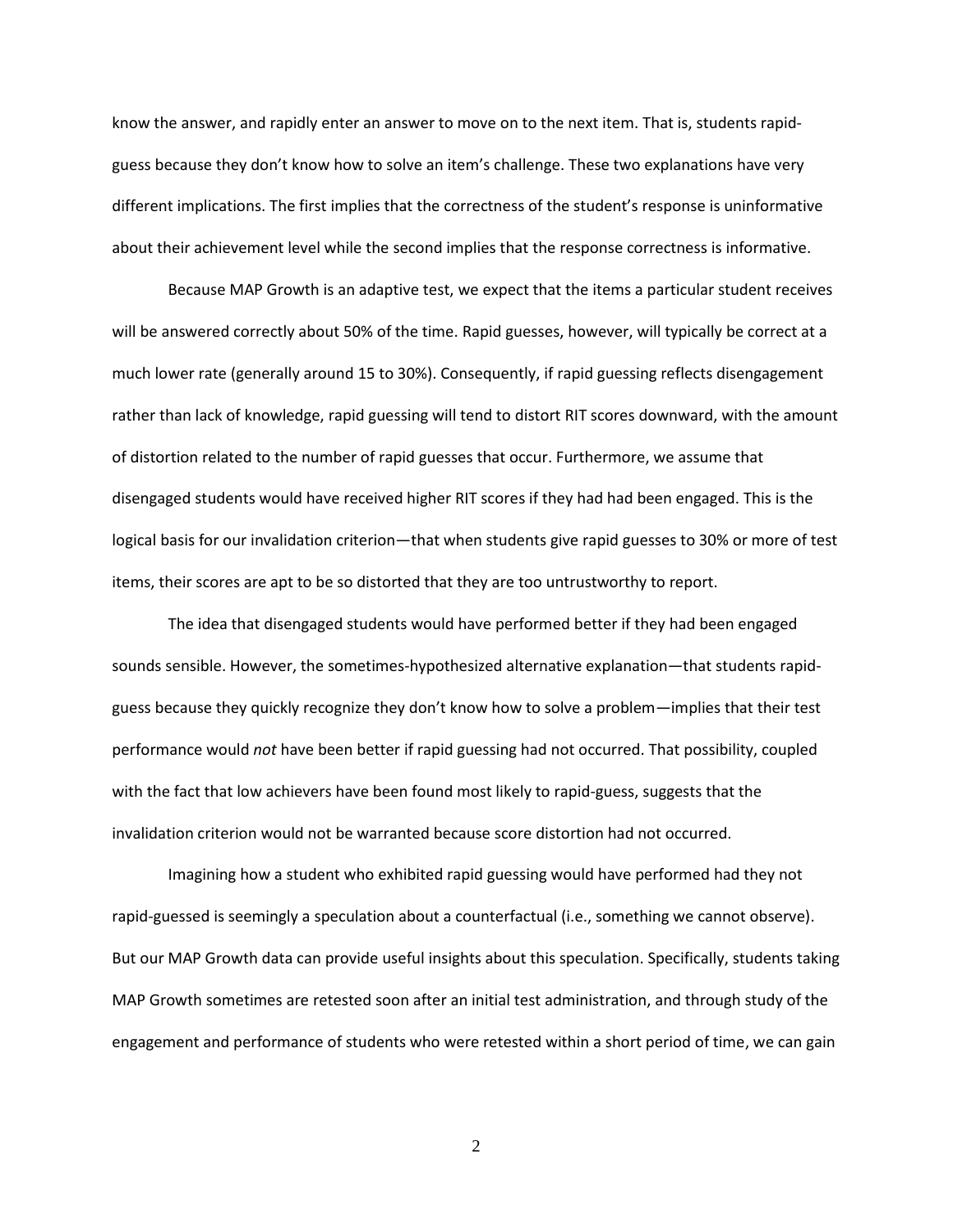valuable information about whether rapid guesses reflect a lack of engagement or a lack of knowledge.

To provide this information, the current study was conducted.

### **Data Sets Analyzed**

Test events for the MAP Growth Common Core test were extracted in Reading 2-5, Reading 6+, Math 2-5, and Math 6+ from four testing terms: Fall 2017, Winter 2018, Spring 2018, and Fall 2018. Table 1 shows the numbers of test events in each test type, along with the numbers of retests.

Table 1. Numbers of Test Events and Retests Analyzed

| <b>MAP Growth Test</b> | <b>Total Number of</b><br><b>Test Events</b> | Number of Retests | Number of Retests<br>Within 1 Day |
|------------------------|----------------------------------------------|-------------------|-----------------------------------|
| Reading 2-5            | 4,595,719                                    | 110,326           | 36,971                            |
| Reading 6+             | 4,324,638                                    | 100,839           | 31,694                            |
| Math 2-5               | 4,864,398                                    | 59,251            | 16,106                            |
| Math $6+$              | 4,528,638                                    | 58,898            | 16,938                            |

The data sets contained, for each test event, information about both the student's test performance (RIT score plus standard error) and test-taking engagement (percent of item responses that were rapid guesses). The data analyses focused on those students who were retested within one day of the initial test event, which effectively ruled out changes in the student's true achievement level between the two test events. In addition, four levels of test-taking disengagement were formed: serious (30% or more rapid guesses), moderate (11 to30% rapid guesses), mild (1 to 10% rapid guesses), and zero disengagement (no rapid guesses).

### **Results**

Test-taking disengagement was found to frequently differ between the initial test and retest. For each of the 16 disengagement combinations, mean differences between the two sets of RIT scores were calculated. Figures 1-4 show the mean RIT differences for the different combinations. Each of the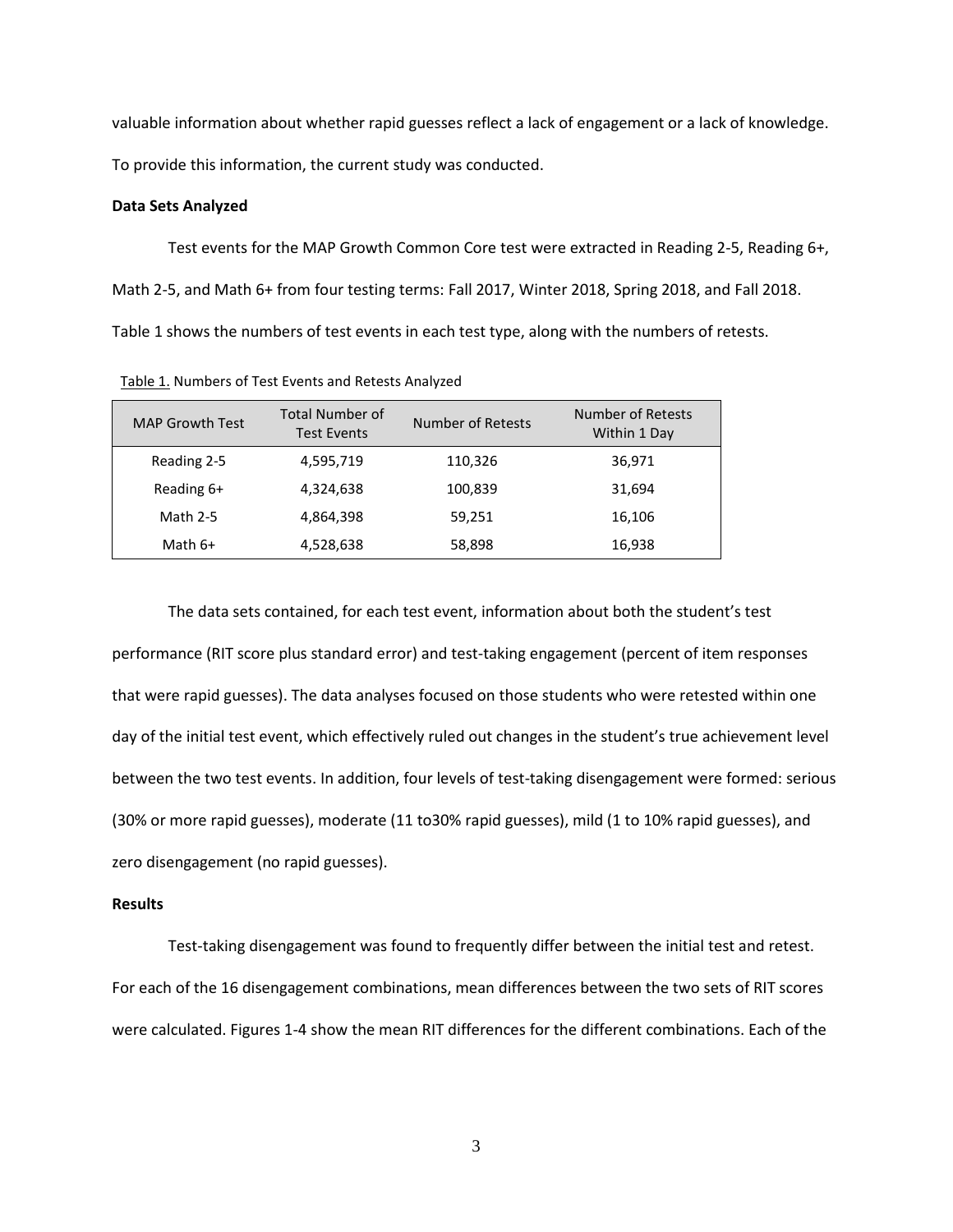four tests showed a highly similar pattern of results, though the magnitude of the differences varied across test types.

Of particular interest is the top row of each figure (blue boxes). These include the students who were seriously rapid-guessing on the initial test. For each of the figures, less rapid guessing on the retest was associated with a higher positive RIT score difference. For example, when there were zero rapid guesses on the retest, the RIT differences tended to be large, averaging around 6 points for the two Reading tests and about 12 points for the two Math tests. Keeping in mind that the typical size of RIT score standard errors is roughly 3.5 points in Reading and 3.0 points in Math, these results clearly suggest that, for seriously disengaged students, decreased rapid guessing on the retest tended to lead to considerable score gains.

Figures 1-4 also reveal a more general trend regarding initial versus retest rapid guessing: regardless of disengagement on the initial test event, students who exhibited less rapid guessing during the retest tended to see score gains, while those who exhibited increased rapid guessing saw score declines. In several instances, the magnitude of these mean gains or declines exceeded 10 RIT points.

#### **Why are These Results Important?**

There are two key takeaways from these results. The first is that the score gains associated with lower amounts of retest rapid guessing support our basic assumption that rapid guesses reflect a lack of engagement rather than a lack of knowledge. If they had been due to lack of knowledge, exhibiting less rapid guessing on the retest should not have resulted in improved test performance. Said another way, if you don't know the answer to a set of items, spending more time on them should not yield the magnitude of score improvements observed in this study. These results therefore provide evidence that rapid guessing is an indication of disengagement.

The second takeaway is that if disengaged students can be made more engaged when they retest, they are likely to show sizable gains in test performance. Furthermore, a higher score on a more

4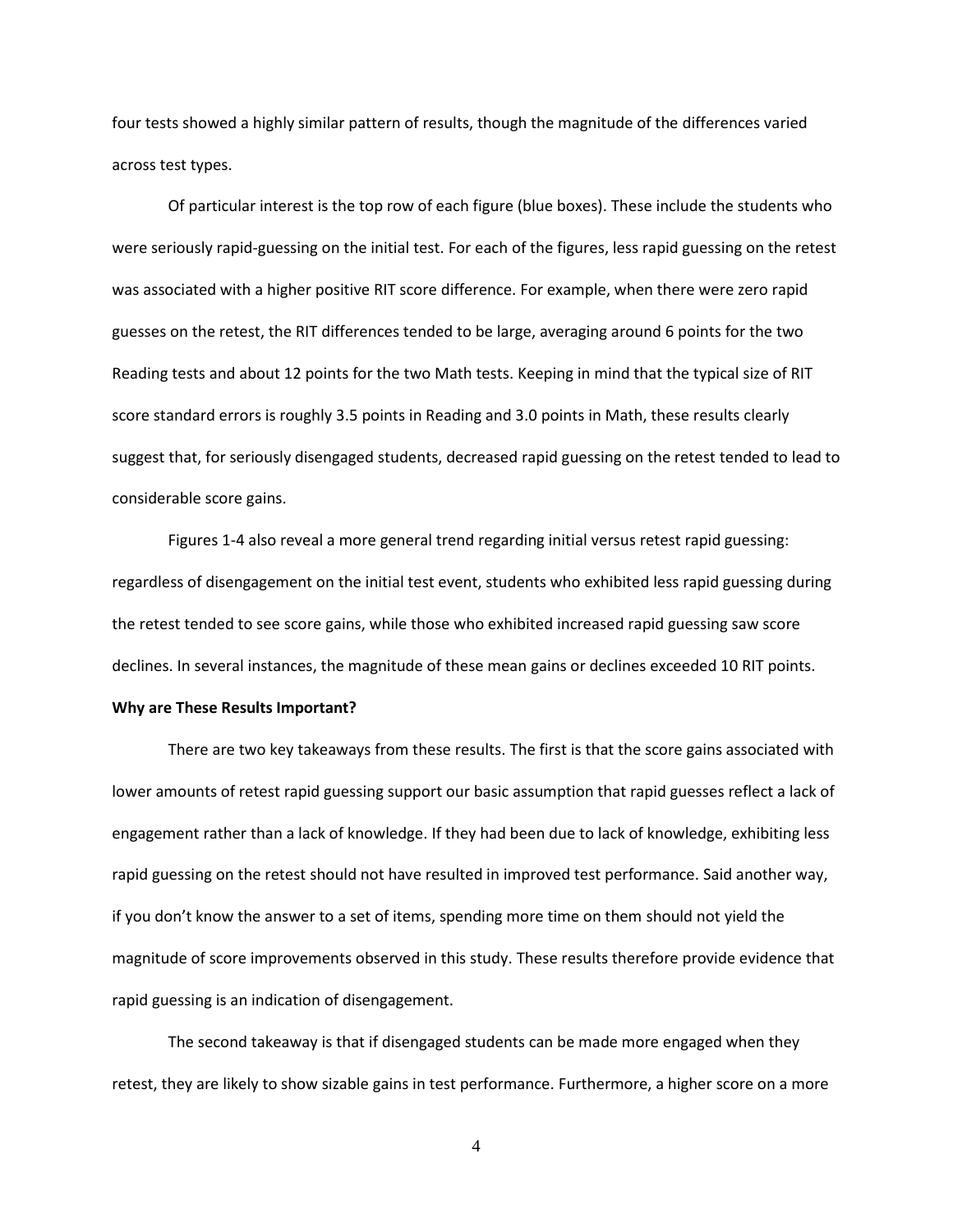engaged retest is logically a more valid indicator of what the student knows and can do. A valid MAP Growth score requires an engaged student, which implies that increased engagement should yield more valid scores. These findings support NWEA's recommendation to educators that they should retest disengaged students. The findings, however, underscore the importance of focusing on increasing the student's motivation before retesting. Simply retesting will accomplish little if engagement does not improve. The research also suggests that educators should be cautious if they do not retest students who show high levels of rapid guessing, since these scores pose a threat to the validity of the test score interpretations. In other words, they likely do not accurately reflect what students may be capable of performing if the students were more engaged in the assessment.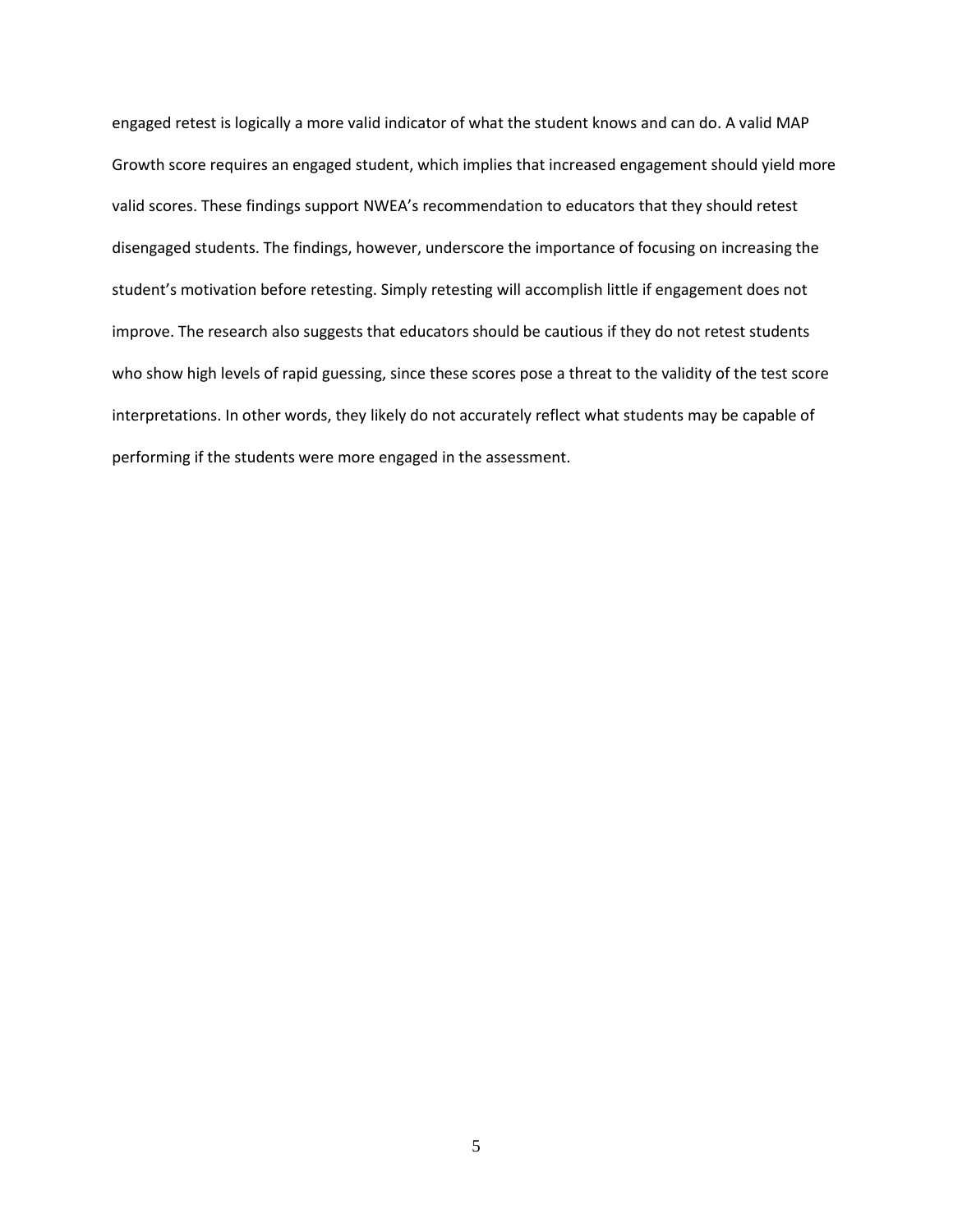

*Figure 1. Differences in student RIT scores across two MAP Growth Reading 2-5 test events that occurred no more than one day apart, by levels of test-taking disengagement.*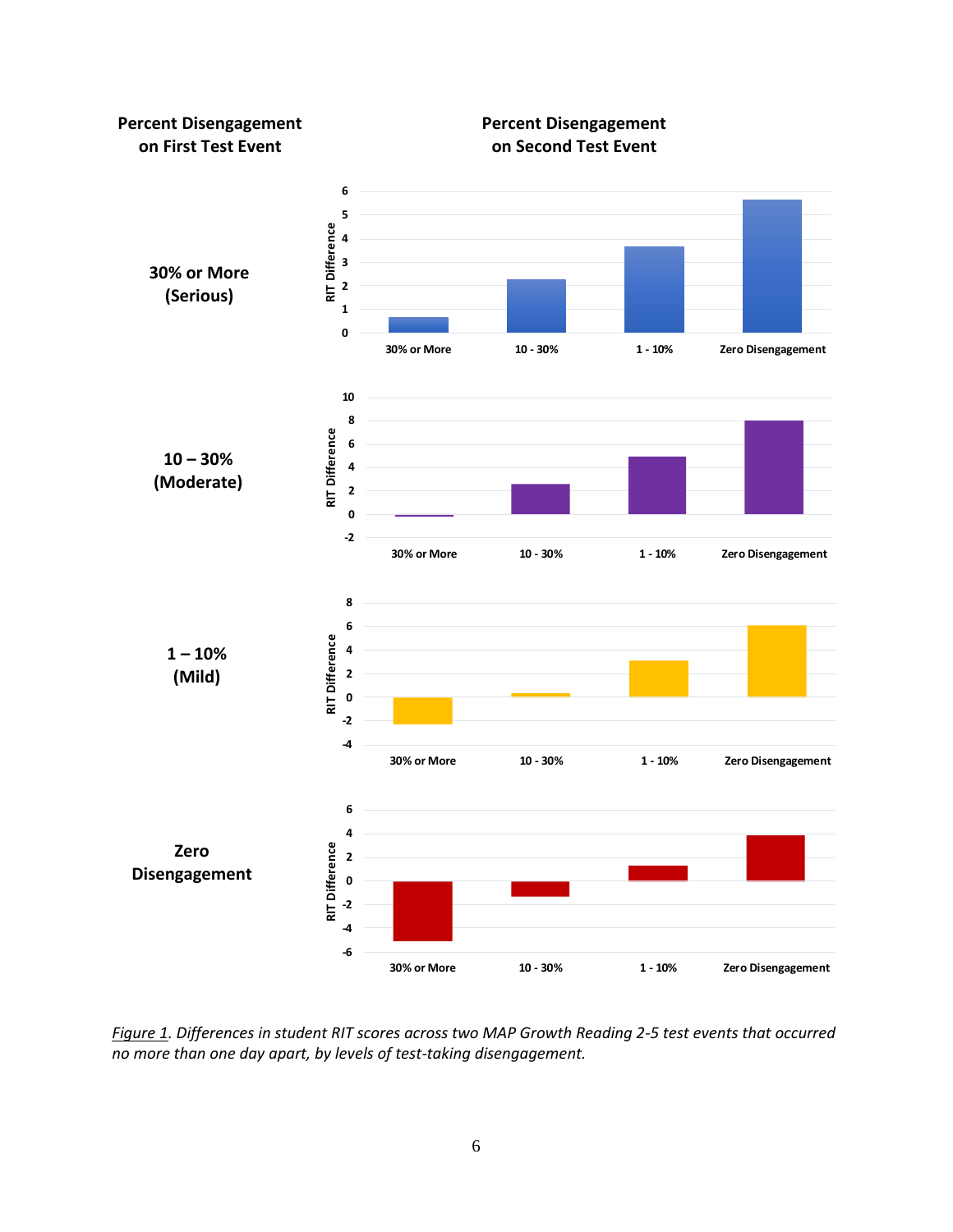

*Figure 2. Differences in student RIT scores across two MAP Growth Reading 6+ test events that occurred no more than one day apart, by levels of test-taking disengagement.*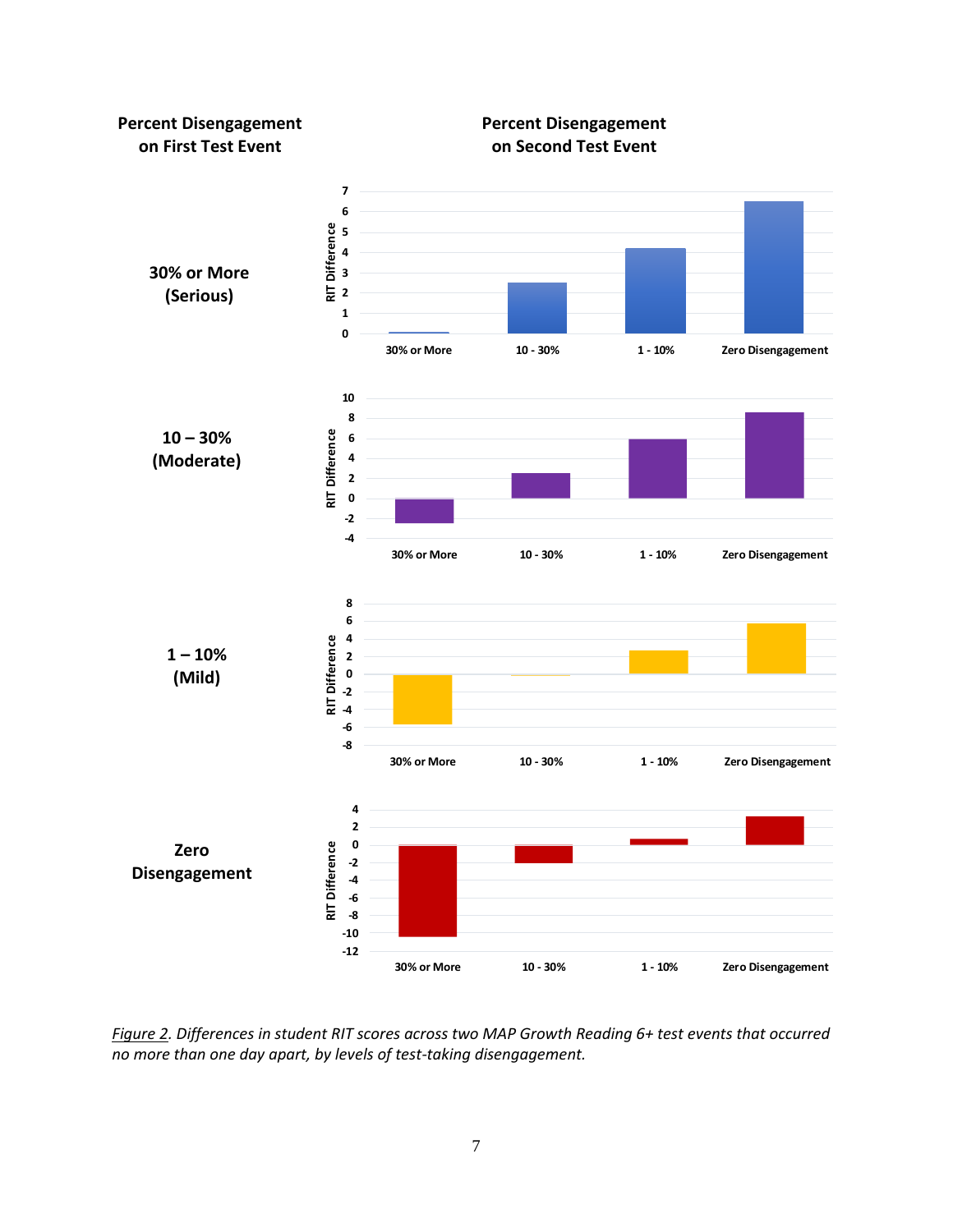

*Figure 3. Differences in student RIT scores across two MAP Growth Math 2-5 test events that occurred no more than one day apart, by levels of test-taking disengagement.*